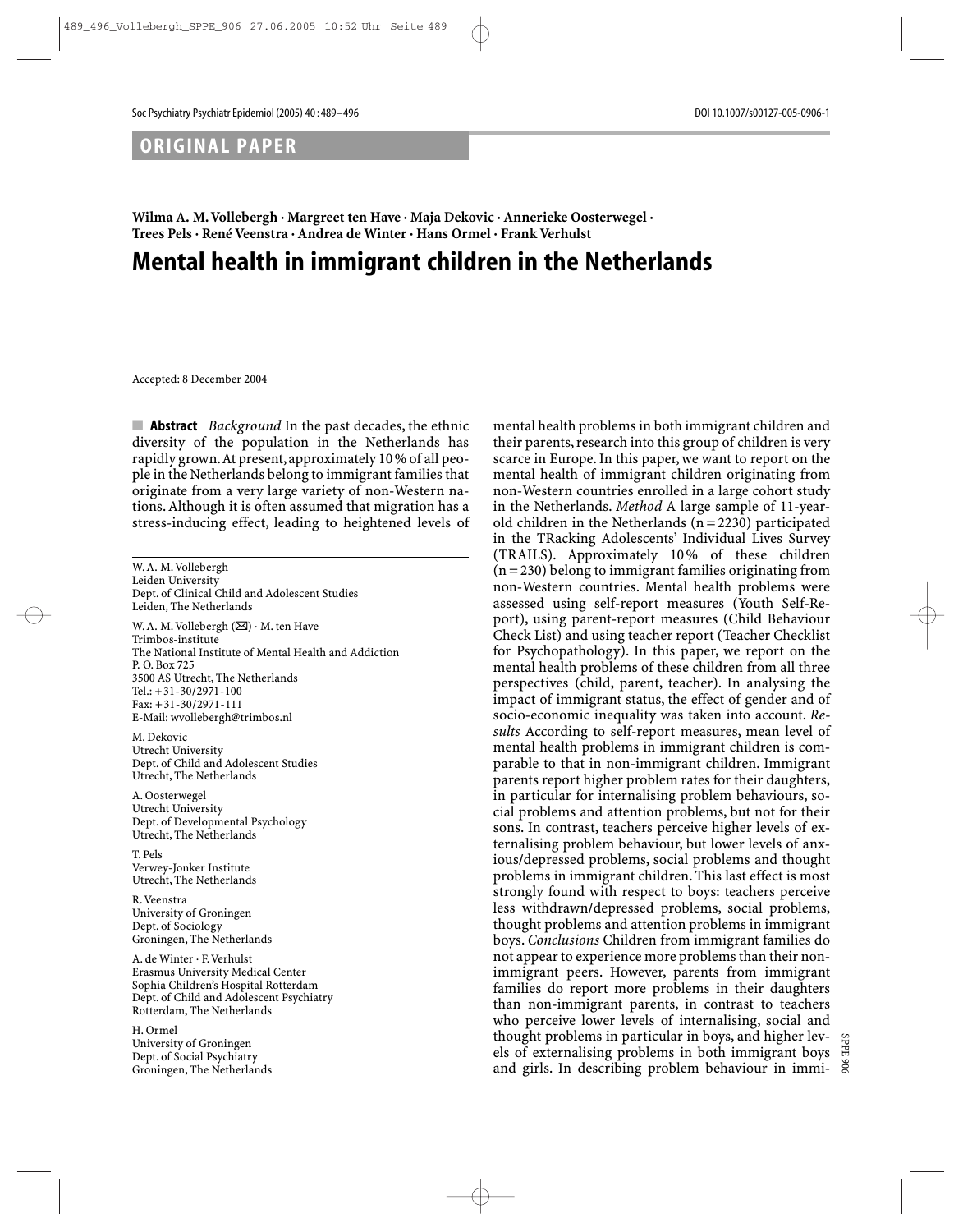grant children, the effect of diverging social contexts for and multiple perspectives on immigrant youth has to be taken into account.

**E** Key words  $\alpha$  adolescence – mental health – socioeconomic inequality – migration

## Introduction

In the past decades, the ethnic diversity of the population of the Netherlands has rapidly grown. Owing to the immigration of large numbers of people, at present approximately 10 % of all people in the Netherlands can be considered as immigrants originating from a large and diverse number of non-Western, economically disadvantaged countries, most notably countries like Morocco, Turkey, Surinam and the Dutch Antilles (CBS 2004). However, whereas in the United States of America several studies have been conducted on large groups of children, of whom a substantial percentage belongs to ethnic minorities (most notably African Americans and Hispanics) (Angold et al. 2002; Halpern 1993; Jonas et al. 2003; McDermott and Spencer 1997; Nazroo 1998), in Europe such studies are scarce (Stevens et al. 2003; de Graaf et al. 2004). Results of studies conducted in the USA on ethnic minorities that have become part of American culture for centuries (e. g.African Americans) cannot, however, simply be translated to Europe, where recent immigration from a large number of non-Western countries has influenced society in a very different way. Furthermore, most attention in research on immigrant youth in Europe has been paid to either socio-economic issues or to the risk of marginalisation, as children from immigrant groups are overrepresented among institutionalised youth and in crime statistics (Barnes et al. 2002; Forehand et al. 1997; Junger and Marshall 1997; Junger-Tas 2001; Smith and Krohn 1995), whereas studies on mental health are very scarce. This is a remarkable gap in our knowledge. We find very few large-scale studies on mental health in immigrant children in Europe, with the exception of the Netherlands, where a large population study has been carried out on mental health problems of Turkish children in two big cities in the Netherlands (Bengi-Arslan et al. 1997; Janssen et al. 2004; Sowa et al. 2000), and a comparable study on Moroccan children in the same cities is just being analysed (Stevens et al. 2003). To our knowledge, these are the only large-scale studies on mental health conducted on immigrant children in the whole of Europe. The only other study we found was conducted in the upper North of Norway and compared mental health problems of Norwegian children with those in Sami children (Sami are native in this part of Norway) (Kringlen et al. 2001).

The major interest in mental health in migrant groups lies in the supposed higher prevalence of mental health problems in these groups. It is often assumed that migration is a stress-inducing process, leading to

heightened risk for the development of mental health problems in both children and their parents (Bengi-Arslan et al. 1997, 2002; Bhugra and Jones 2001; Halpern 1993; Karlsen and Nazroo 2002). Migration to a new country may be accompanied by acculturation stress, leading to increased levels of anxiety, depression, feelings of alienation, psychosomatic symptomatology and identity diffusion (Berry 1990). This stress-inducing effect of migration may be the major reason for the higher problem levels – both internalising and externalising problem behaviour – that were found in Turkish children in the Netherlands (Bengi-Arslan et al. 1997; Janssen et al. 2004; Murad et al. 2003). However, these former studies in the Netherlands – albeit unique in their focus on immigrant children – were restricted to particular ethnic groups (Turkish, Moroccan).Although this is an understandable approach – particularities within one ethnic group can, thus, be taken into account – it does not do justice to the huge ethnic variety of present immigrant groups in many Western European countries. Furthermore, it can be questioned whether belonging to one particular ethnic group is more important than being an immigrant in itself. Comparing migrant children and their parents with non-migrant groups can shed more light on the importance of migrant status.

In this article, we will report on the first results of the TRacking Adolescents' Individual Lives Survey (TRAILS), a large longitudinal study on adolescent development conducted in the Netherlands. The main aim of this study is to describe and explain the development of mental health problems from (pre)adolescence into adulthood. The aim of the present paper is to report on the mental health problems of immigrant children in comparison with their indigenous Dutch peers. Firstly, we assess whether more mental health problems are found in immigrant children in comparison to indigenous Dutch children. In doing so, we refrain from studying particular ethnic groups, like Turkish or Moroccan children. Instead, we will examine the effect of immigrant status, taking recent family migration (at least one of the parents not born in the Netherlands) as our main criterion for selection. Secondly, we examine whether any differences found can be accounted for by socioeconomic disadvantage in immigrant groups. As most immigrants originate from socio-economically disadvantaged countries, it can be questioned whether possible problems in these groups are to be explained by immigrant status or rather by socio-economic disadvantage (poverty) in these groups (Karlsen et al. 2002; McDermott and Spencer 1997; McLoyd 1990). In order to detect to what extent this is the case, comparison with Dutch indigenous children after correction for socioeconomic inequality is required.

Finally, the most recent study on Moroccan youth in the Netherlands revealed the importance of social context and report-perspective in establishing problem levels in migrant children.Whereas,according to Moroccan parents and children, problem levels in Moroccan chil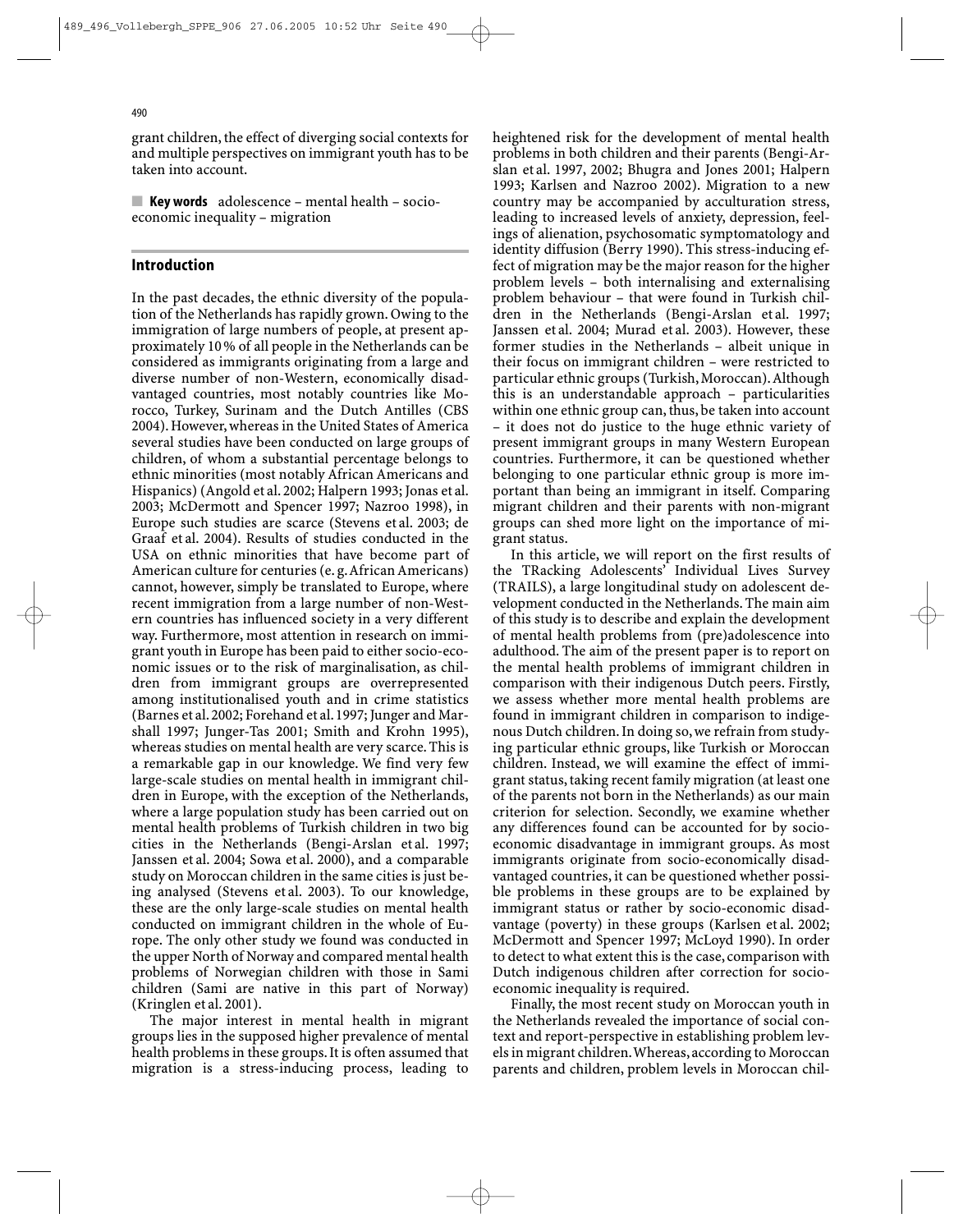dren appear to be as high as those in indigenous Dutch children, according to their teachers, Moroccan children display much higher levels of externalising problem behaviour than their indigenous Dutch peers (Stevens et al. 2003). Thus, we will assess mental health problems in migrant children hereby taking both the child's perspective, the parents' perspective and the teachers' perspective into account. In line with former studies, we might hypothesise that migrant children will tend to display externalising problem behaviour in particular outside their homes in class-room situations and, thus, we expect to find higher scores in particular in the perspective of the teachers of these children.

#### Subjects and methods

#### ■ Sample and procedure

The analyses reported in this article are based on the data from the first assessment wave of TRAILS, which ran from March 2001 to October 2002. TRAILS is a longitudinal study aimed at following a large cohort of pre-adolescents into adulthood. Sample selection involved two steps. Firstly, the municipalities selected were requested to give names and addresses of all inhabitants born between October 1 1989 and September 30 1990 (first two municipalities) or October 1 1990 and September 30 1991 (last three municipalities), yielding 3483 names. Simultaneously, primary schools (including schools for special education) within these municipalities were approached with the request to participate in TRAILS. School participation was a prerequisite for eligible children and their parents to be approached by the TRAILS staff, with the exception of children already attending secondary schools (< 1 %), who were contacted without involving their schools. Of the 135 primary schools within the municipalities, 122 (90.4 % of the schools accommodating 90.3 % of the children) agreed to participate in the study.

If schools agreed to participate, parents (or guardians) were informed about the study and approached by telephone to participate in the study. Respondents with an unlisted telephone number were requested by mail to pass on their number.If they reacted neither to that letter nor to a reminder letter sent a few weeks later, staff members paid personal visits to their house. If parents agreed to participate, an interview was scheduled,during which they were requested to sign an informed consent form. Children were excluded from the study for several reaons: if they were incapable of participating due to mental retardation or a serious physical illness or handicap; or if no Dutchspeaking parent or parent surrogate was available, and it was not feasible to administer part of the measurements in the parent's language – with the exception of Turkish and Moroccan families (the largest group of migrants in the Netherlands) who were able to choose to be interviewed in their own language. Of all children approached for enrolment in the study (i. e. selected by the municipalities and attending a school that was willing to participate,*N*=3145),6.7 % (n = 210) were excluded,  $0.7\%$  (n = 23) due to language problems, and  $0.4\%$  (n = 13) because their families were seeking asylum and did not have a permit to stay in the Netherlands (yet). Of the remaining 2935 children, 76 % (*N*=2230, mean age = 11.09, *SD*=0.55, 50.8 % girls) were enrolled in the study (i. e. both child and parent agreed to participate), of whom 1978 completed the questionnaires used in this paper.Responders and non-responders were as likely to come from single-parent families,but non-responders were somewhat more likely to be boys (57 % vs. 49 %) orto have low-educated parents (44 % vs.33 %) (De Winter et al.2004).

Well-trained interviewers visited one of the parents or guardians (preferably the mother, 95.6 %) at their homes to administer an interview. In addition, the parent was asked to fill in a self-report questionnaire. Children were assessed at school, where they filled in questionnaires, in groups, under the supervision of one or more TRAILS assistants. In addition to that, information-processing capacities

(neurocognitive tasks), intelligence, and a number of biological parameters were assessed individually (also at school). Teachers were asked to fill in a brief questionnaire for all TRAILS children in their class. Measures that were used in the present study are described more extensively below.

For the present study, we identified adolescents with an immigrant family history, i. e.we selected adolescents who had at least one parent born in a non-Western country  $(N = 230)$ . These parents were born in Surinam (20 %), Dutch Antilles (16 %), Indonesia (16 %), Morocco (6.5 %), Turkey (5.5 %), and other non-Western countries (36 %), such as Iraq, Iran, Somalia, etc. The population of primary schools of TRAILS was comparable to primary schools in the Netherlands for the percentage of children with a low socio-economic background (16.1 % and 15.3 %, respectively) and the percentage of children belonging to a low socio-economic class and minorities from non-Western countries (11.1 % and 11.3 %, respectively).

#### ■ Measures

Mental health problems of children were measured by the Youth Self-Report (YSR) and the Child Behaviour Check List (CBCL) (Achenbach 1991a, 1991b). The CBCL is a questionnaire designed to be completed by parents of children aged 4–18 years, and contains 101 problem items. The self-report version (YSR) is designed to be completed by adolescents aged  $11-18$  years. The items are scored as follows:  $0 = not$ present,  $1 =$ somewhat or sometimes true,  $2 =$ very true or often true, on the basis of the preceding 6 months. The CBCL and YSR can be scored on the total problems scale, the sum of all problem scores, and the following eight syndrome scales: the 'Withdrawn behaviour', 'Somatic complaints', and 'Anxious/depressed' syndromes constitute internalising problems reflecting internal distress; the 'Delinquent behaviour'and 'Aggressive behaviour'syndromes constitute externalising problems reflecting conflicts with other people and their expectations of the individual; 'Social problems','Thought problems' (predominantly containing items on hallucinations, delusions and obsessive compulsive problems),and 'Attention problems'are not part of either the internalising or externalising scale. The reliability and validity of these scales are documented by Achenbach (1991a, 1991b), and confirmed for the Dutch translations (Verhulst et al. 1997).

Because we needed the information from teachers regarding the mental health of all pupils in their class, a new instrument was developed to allow teachers to report on problem behaviour in a less laborious fashion, the Teacher's Checklist of Psychopathology (TCP). This checklist contains nine descriptions of problem behaviours.Response options for each description of the checklist range from  $0 = not$  applicable to 4 = very clearly or frequently applicable. The descriptions of the checklist were based on the variables used to measure various behaviours in the Teacher's Report Form (Achenbach 1991b). The reliability was assessed in a separate investigation among 36 teachers for 103 children. Within 3 months, teachers completed the Teacher's Report Form and the Teacher's Checklist for Psychopathology for the same children. Pearson correlation coefficients ranged from 0.50 to 0.69 for the nine descriptions.

Socio-economic status was assessed by a scale consisting of five variables: educational level (father/mother), occupation (father/ mother), and family income. The internal consistency of these variables is satisfactory (Cronbach's alpha 0.84), indicating that these variables can be considered to represent the socio-economic status of the family. The lowest 25% of scores were considered to be the low SES, the highest 25 % were considered to be the high SES, and the rest were labelled middle SES.

#### Results

#### ■ Immigrant families and socio-economic inequality

Firstly, we analysed whether children originating from different ethnic backgrounds differed with respect to socio-economic background. Results are shown in Table 1.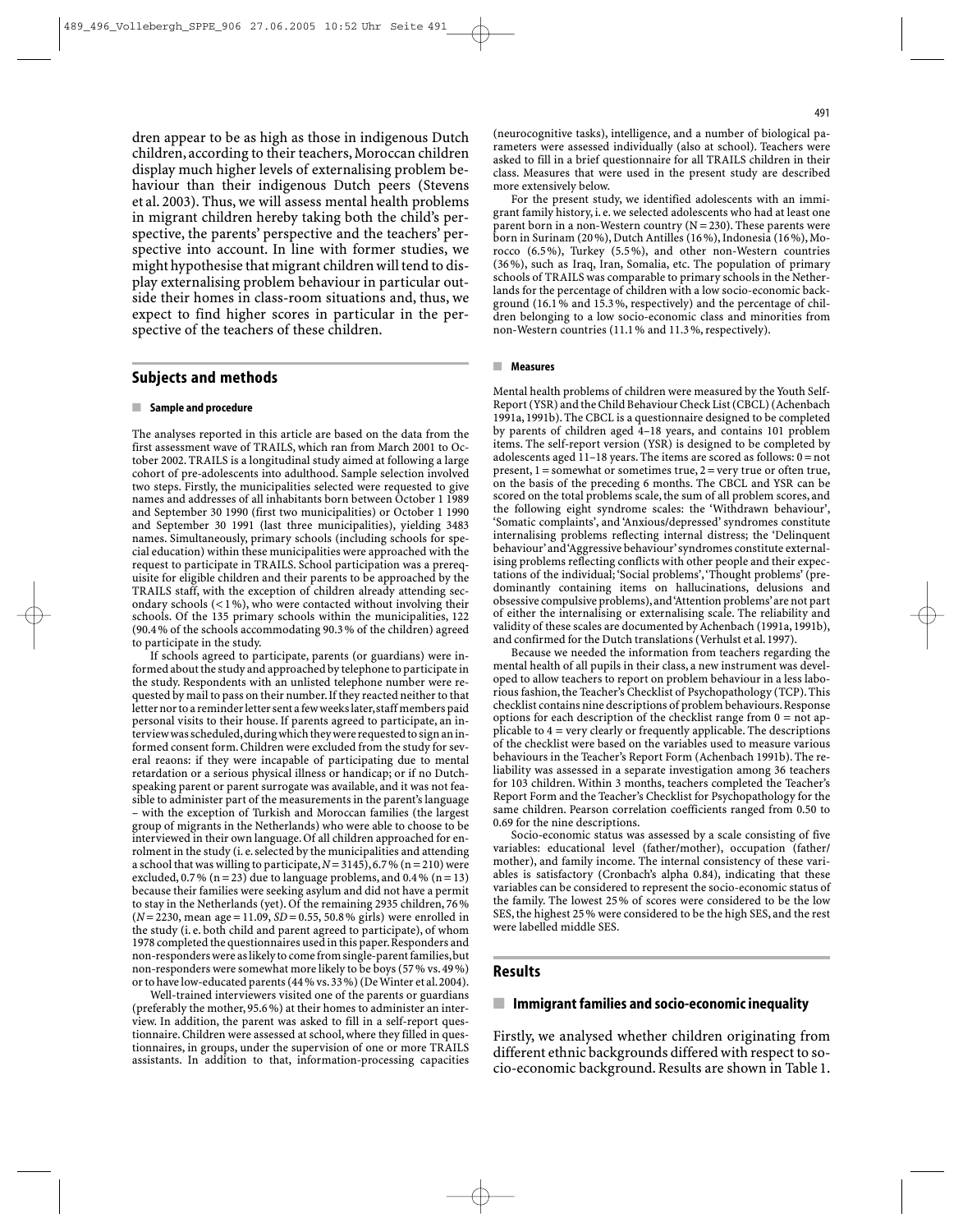Table 1 Socio-economic status in Dutch indigenous and migrant children in various ethnic groups

|                             |      | Socio-economic status    |                |              |  |
|-----------------------------|------|--------------------------|----------------|--------------|--|
|                             | N    | Low <sup>1</sup><br>$\%$ | Middle<br>$\%$ | High<br>$\%$ |  |
| Dutch indigenous            | 1928 | 23.6                     | 50.2           | 26.2         |  |
| Turkish                     | 12   | 75.0                     | 25.0           | $\mathbf 0$  |  |
| Moroccan                    | 15   | 73.3                     | 26.7           | $\mathbf 0$  |  |
| Surinam                     | 46   | 45.7                     | 37.0           | 17.4         |  |
| Antillean                   | 37   | 37.8                     | 48.6           | 13.5         |  |
| Indonesian                  | 38   | 29.7                     | 59.5           | 10.8         |  |
| Other non-Western countries | 89   | 39.8                     | 44.6           | 15.7         |  |

<sup>1</sup> Low SES: lowest 25% of SES score; High SES: highest 25% of SES score

As could be expected, immigrant children more often grow up in lower socio-economic status families. In comparison to Dutch indigenous children, Turkish and Moroccan children in particular are from lower socioeconomic status families. Children from Caribbean groups (Surinamese, Antillean), those with an Indonesian background or those from other non-Western countries have somewhat higher socio-economic status, but it is still low in comparison to Dutch indigenous children.These results underline the fact that immigrant children in general originate from less-well-developed countries.

#### $\blacksquare$  Mental health problems in immigrant children from the child's perspective

Regression analyses were conducted, taking scores on all syndrome scales, and on the aggregated internalising and externalising scales as the dependent variables, and taking immigrant status, gender and socio-economic status of the family (SES) as predictor variables (see Table 2).

Clear gender differences are found that match expectations, girls scoring higher on internalising problems (with the exception of withdrawn/depressed problems) and boys scoring higher on externalising problems. In addition, small effects of SES are found for internalising and externalising problems – children from lower SES families indicating more problems – but not for the other problems. Taking these effects into account, the results show that immigrant children do not experience more problems than their Dutch peers. The only difference is found in thought problems: the interaction effect indicates that immigrant girls experience somewhat more thought problems than Dutch indigenous girls do, whereas immigrant boys do not score differently from Dutch indigenous boys. In addition, the interaction effect found for immigrant status and SES indicates an effect of immigrant status (immigrant children scoring higher on withdrawn/depressed problems) only in children from low SES families. Thus, in general, from the perspective of the immigrant children themselves, they do not appear to be a high-risk group.

### $\blacksquare$  Mental health problems in immigrant children from the parents' perspective

To analyse whether immigrant children differ from their Dutch indigenous peers according to their parents, regression analyses were again conducted taking parent scores on the different scales from the CBCL as dependent variables and immigrant status, gender and SES as predictor variables (see Table 3).

Gender effects indicating higher problem scores for boys are found for externalising problems, social prob-

Table 2 Mental health in migrant and Dutch indigenous children according to children

|                                             | Migrant status<br>$(0 =$ indigenous; | Gender<br>$(0 = boy;$  | <b>SES</b><br>(low; high) | <b>Interaction</b> |     |      |
|---------------------------------------------|--------------------------------------|------------------------|---------------------------|--------------------|-----|------|
| Syndrome scores<br><b>Youth Self-Report</b> | $1 =$ migrant)<br>β                  | $1 = \text{qirl}$<br>β | $\beta$                   | $M \times G1$      | GxS | MxS  |
| Internalising problem behaviour             |                                      |                        |                           |                    |     |      |
| Withdrawn/depressed                         | 0.03                                 | 0.02                   | $-0.04*$                  |                    |     | $**$ |
| Psychosomatic complaints                    | 0.01                                 | $0.11***^2$            | $-0.05*$                  |                    |     |      |
| Anxious/depressed                           | 0.01                                 | $0.11***$              | $-0.03$                   |                    |     |      |
| Total internalising                         | 0.02                                 | $0.11***$              | $-0.05*$                  |                    |     |      |
| Externalising problem behaviour             |                                      |                        |                           |                    |     |      |
| Aggressive behaviour                        | $-0.01$                              | $-0.15***$             | $-0.04$                   |                    |     |      |
| Delinguent behaviour                        | $-0.02$                              | $-0.20***$             | $-0.05*$                  |                    |     |      |
| Total externalising                         | $-0.02$                              | $-0.18***$             | $-0.05*$                  |                    |     |      |
| Other problem behaviour                     |                                      |                        |                           |                    |     |      |
| Social problems                             | $-0.04$                              | $-0.01$                | $-0.06**$                 |                    |     |      |
| Thought problems                            | 0.03                                 | 0.02                   | $-0.03$                   | $(*)$              |     |      |
| Attention problems                          | $-0.04$                              | 0.01                   | $-0.01$                   |                    |     |      |

 $1 M$  migrant status; G gender; S socio-economic status

<sup>2</sup> Levels of significance: (\*) p < 0.1; \* p < 0.05; \*\* p < 0.01; \*\*\* p < 0.001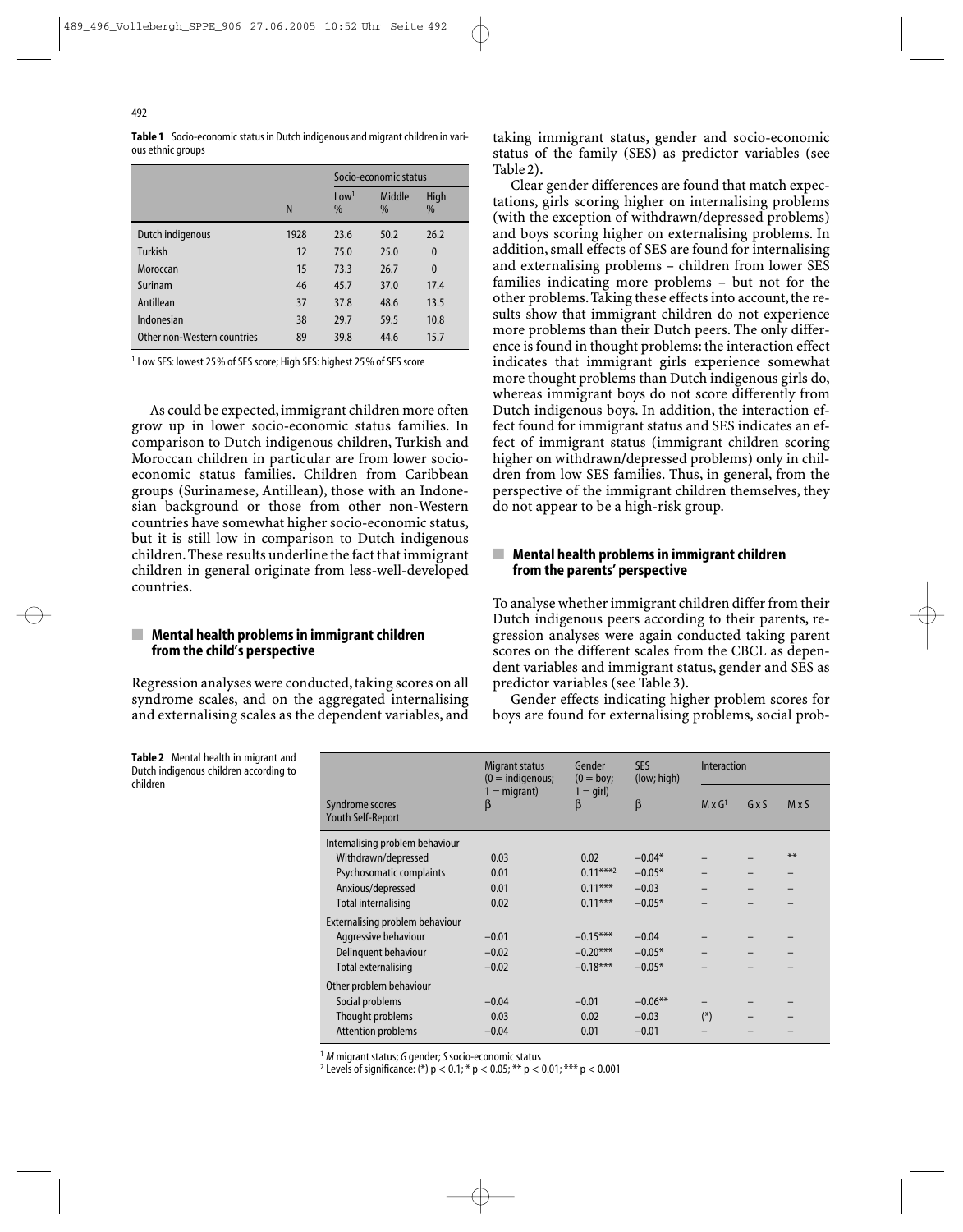Table 3 Mental health in migrant and Dutch indigenous children according to parents

|                                                      | Migrant status<br>$(0 =$ indigenous;<br>$=$ migrant)<br>β | Gender<br>$(0 = boy;$<br>$1 = \text{qirl}$<br>β | <b>SES</b><br>(low; high) | Interaction   |        |     |
|------------------------------------------------------|-----------------------------------------------------------|-------------------------------------------------|---------------------------|---------------|--------|-----|
| Syndrome scores<br><b>Child Behaviour Check List</b> |                                                           |                                                 | β                         | $M \times G1$ | GxS    | MxS |
| Internalising problem behaviour                      |                                                           |                                                 |                           |               |        |     |
| Withdrawn/depressed                                  | 0.01                                                      | $-0.09***2$                                     | $-0.08***$                | $\ast$        |        |     |
| Psychosomatic complaints                             | $0.10***$                                                 | $0.08***$                                       | $-0.09***$                | $\ast$        |        |     |
| Anxious/depressed                                    | $0.08***$                                                 | 0.03                                            | $-0.03$                   | $(*)$         |        |     |
| Total internalising                                  | $0.09***$                                                 | 0.01                                            | $-0.07**$                 | $\ast$        |        |     |
| Externalising problem behaviour                      |                                                           |                                                 |                           |               |        |     |
| Aggressive behaviour                                 | 0.01                                                      | $-0.13***$                                      | $-0.19***$                |               | $(*)$  |     |
| Delinguent behaviour                                 | 0.02                                                      | $-0.19***$                                      | $-0.19***$                |               | $**$   |     |
| Total externalising                                  | 0.01                                                      | $-0.16***$                                      | $-0.20***$                |               | $\ast$ |     |
| Other problem behaviour                              |                                                           |                                                 |                           |               |        |     |
| Social problems                                      | 0.03                                                      | $-0.06**$                                       | $-0.14***$                | $(*)$         |        |     |
| Thought problems                                     | $0.07**$                                                  | $-0.09***$                                      | $-0.07**$                 |               |        |     |
| <b>Attention problems</b>                            | 0.02                                                      | $-0.16***$                                      | $-0.19***$                | $\ast$        |        |     |

 $1 M$  migrant status; G gender; S socio-economic status

<sup>2</sup> Levels of significance: (\*)  $p < 0.1$ ; \*  $p < 0.05$ ; \* \*  $p < 0.01$ ; \* \*  $p < 0.001$ 

lems, thought problems, attention problems and – somewhat unexpectedly – for withdrawn/depressed problems, whereas girls are scored higher on psychosomatic complaints. SES effects are found again with respect to all scales except anxious/depressed problems, indicating that children from lower SES families are perceived to have more problems. The gender\*SES interactions found with respect to externalising problems indicate that this effect is strongest in boys. Taking these effects into account, our results indicate that in contrast to the scores of the children, immigrant parents report higher levels of psychosomatic complaints, anxious/depressed problems and thought problems for their children. The interactions found between migrant status and gender indicate that parents perceive more problems for their daughters, but not for their sons, on all syndromes of the CBCL except externalising behaviour and thought problems.Thus,from the perspective of immigrant parents, their daughters appear to be at higher risk for almost all behaviour problems except externalising problems and thought problems.

#### Mental health problems in immigrant children from the teachers' perspective

According to teachers, boys appear to be at higher risk for externalising problems, social problems and attention problems. In addition, children from lower SES families appear to be at far higher risk for all problems. The gender\*SES interactions found here indicate that the effect of SES is perceived to be particularly strong for externalising problems in boys. Taking these effects into account, according to teachers, several differences are to be seen between the problem behaviour of immigrant children in comparison to their Dutch peers. They perceive more delinquent behaviour in immigrant children, but *less* anxious/depressed problems and less social problems and thought problems in immigrant children. The interactions found between gender and migrant status indicate that teachers perceive less withdrawn-depressed problems, less social problems, thought problems and attention problems in particular in immigrant boys. Likewise, the interaction found between migrant status and SES indicates that the effect of migrant status (perception of less thought problems in immigrant children) is found in particular in children from lower SES families (Table 4).

#### **Discussion**

Whether immigrant children are to be seen as being at risk for mental health problems appears to be largely dependent upon the perspective used to describe their actual level of problem behaviour. According to the early adolescents themselves, there is not much reason to worry about the effects of migration.Their self-reported level of problem behaviour matches that of their indigenous Dutch peers. These results are in line with the finding that, in general, children tend to accommodate to a new host country at a faster pace than their parents (Knight et al. 1992; Szapocznik and Kurtines 1993). We should, however, consider the fact that these children are still very young.As mental health problems often tend to increase during adolescence, differences between immigrant and non-immigrant youth might increase accordingly in the course of the next few years.

In contrast, according to the parents, their children are at higher risk for internalising problems and thought problems,and in particular their daughters are at higher risk for internalising problems, social problems and attention problems. Several explanations can account for these results. Firstly, immigrant parents might experi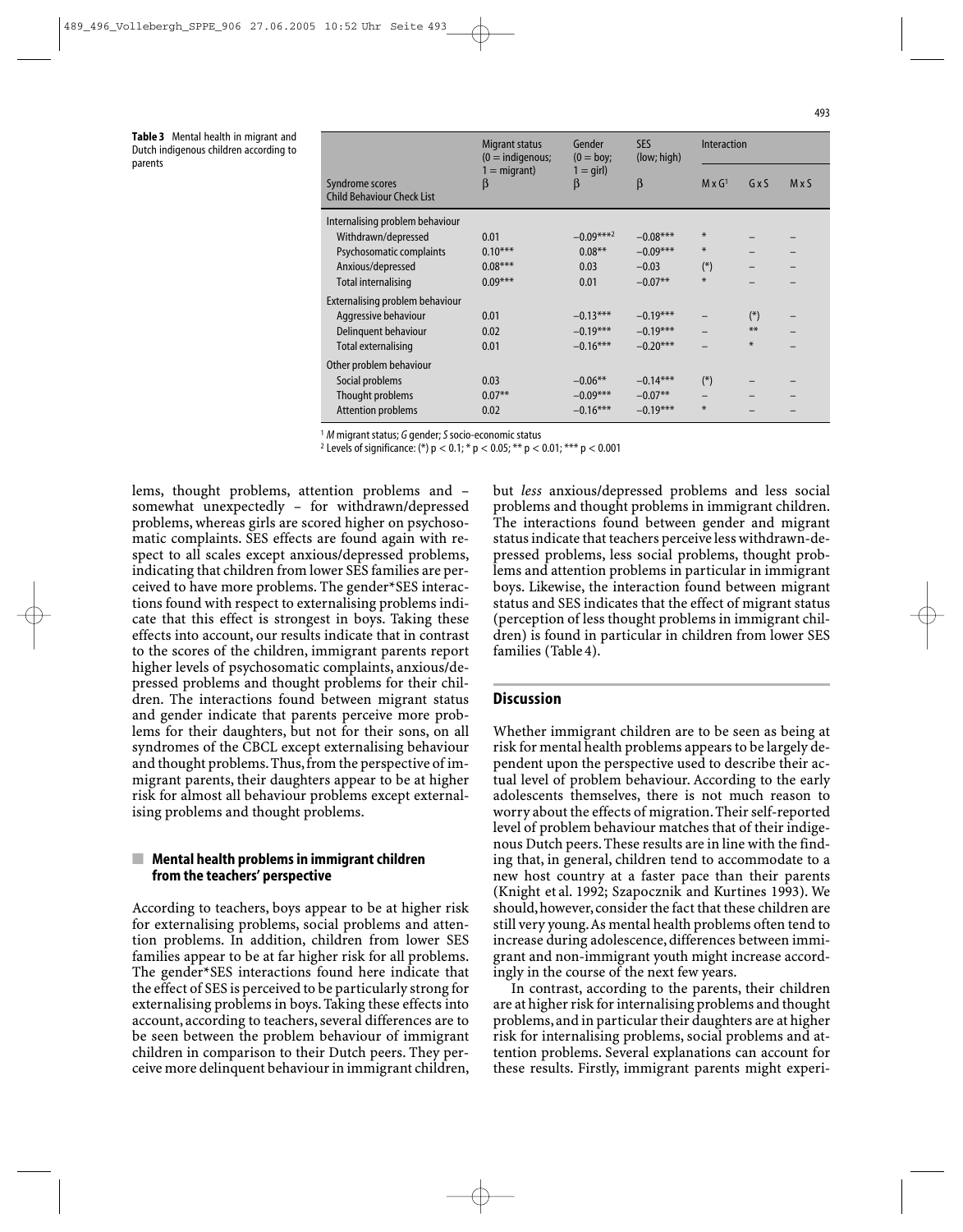Table 4 Mental health in migrant and Dutch indigenous children according to teachers

| Syndrome scores<br><b>Teacher Checklist for Psychopathology</b> | Migrant status<br>$(0 =$ indigenous;<br>$1 =$ migrant)<br>$\beta^1$ | Gender<br>$(0 = boy;$<br>$1 = \text{qirl}$<br>$\beta^2$ | <b>SES</b><br>(low; high) | Interaction   |       |       |
|-----------------------------------------------------------------|---------------------------------------------------------------------|---------------------------------------------------------|---------------------------|---------------|-------|-------|
|                                                                 |                                                                     |                                                         | $\beta$ <sup>3</sup>      | $M \times G4$ | GxS   | MxS   |
| Internalising problem behaviour                                 |                                                                     |                                                         |                           |               |       |       |
| Withdrawn/depressed                                             | $-0.02$                                                             | $-0.04$                                                 | $-0.15***$                | $**$          |       |       |
| Psychosomatic complaints                                        | $-0.02$                                                             | 0.02                                                    | $-0.16***$                |               |       |       |
| Anxious/depressed                                               | $-0.07**$                                                           | $-0.04$                                                 | $-0.10***$                |               |       |       |
| <b>Total internalising</b>                                      | $-0.04$                                                             | $-0.02$                                                 | $-0.18***$                | $\ast$        |       |       |
| Externalising problem behaviour                                 |                                                                     |                                                         |                           |               |       |       |
| Aggressive behaviour                                            | 0.04                                                                | $-0.23***$                                              | $-0.19***$                |               | $***$ |       |
| Delinguent behaviour                                            | $0.06*$                                                             | $-0.18***$                                              | $-0.16***$                |               | $***$ |       |
| Total externalising                                             | $0.06*$                                                             | $-0.23***$                                              | $-0.20***$                |               | $***$ |       |
| Other problem behaviour                                         |                                                                     |                                                         |                           |               |       |       |
| Social problems                                                 | $-0.09***$                                                          | $-0.10***$                                              | $-0.18***$                | $\ast$        |       |       |
| Thought problems                                                | $-0.05*$                                                            | $-0.03$                                                 | $-0.09***$                | $(*)$         |       | $***$ |
| Attention problems                                              | 0.02                                                                | $-0.19***$                                              | $-0.25***$                | $\ast$        |       |       |

 $1 M$  migrant status; G gender; S socio-economic status

<sup>2</sup> Levels of significance: (\*)  $p < 0.1$ ; \*  $p < 0.05$ ; \* \*  $p < 0.01$ ; \* \* \*  $p < 0.001$ 

ence more migration stress than their children, because they feel responsible for the well-being of their family and children in a new host country. Former research has revealed that parental problems are related to the perception of problems in their children (Kroes et al. 2003). Thus, a possible higher level of parental stress might lead to the perception of more internalising problems in their children, in particular in their daughters, towards whom they might feel especially protective. Secondly, a series of recent studies on parenting in a large variety of non-Western families in the Netherlands has revealed that, compared to indigenous Dutch families, the style of parenting in non-Western families can be characterised as more authoritarian (Deković et al. 2003, 2004; Pels and Nijsten 2003). We might hypothesise that due to more authoritarian parenting, the behaviour of children – in particular girls – towards their parents may be more submissive or anxious at home than in other social contexts (Bengi-Arslan et al. 1997). Since parents develop their perceptions of problems in their children in interactions at home, they may, therefore, perceive – and report – more anxious or depressed behaviour in their daughters, while outside the home this behaviour in their daughters may be less outspoken.

In contrast to parents and children, teachers tend to report less anxious/depressed problems and a lower level of social problems and thought problems in immigrant children, in particular in boys. On the other hand, according to teachers, delinquent problem behaviour in immigrant youth – both girls and boys – appears to be higher than the level found in indigenous Dutch youth. This is a remarkable finding. It matches earlier results found by Stevens et al. (2003), who also found a much higher level of externalising problem behaviour in Moroccan children according to their teachers, but not according to the parents or the children themselves. This teachers' report of more delinquent behaviours in immigrant youth may reflect the actual behaviour of these children, or be a result of a more stereotypical perspective on immigrant children. Research findings so far leave both options open. On the one hand, data on criminality in the Netherlands have revealed an overrepresentation of immigrant adolescents in delinquent acts and in judicial institutions in the Netherlands (Vollebergh 2002). Higher levels of externalising problem behaviour at younger ages usually precede a higher level of criminality in older youth. Teachers of these children may be the first Dutch authority figures to encounter these problems at an earlier stage. On the other hand, the high criminality rates among immigrant youth have attracted a lot of media attention and may have led to a rather stereotypical image of immigrant adolescents (Stevens et al. 2004; Vollebergh 2002). The teachers' perception of immigrant children may more or less consciously have been biased by this image. The hypothesis that teachers may overreport externalising problem behaviour in immigrant youth is in accordance with results found by Sonuga-Barke et al. (1993), who reported higher teacher ratings of behaviour problems in Asian boys, whereas in actuality (assessed by observational measures) these children were less hyperactive. The hypothesis that teachers tend to underreport internalising problems in immigrant children matches results from Crijnen et al.(2000) that Dutch indigenous teachers tend to report less problems in the same Turkish children than Turkish teachers do. Finally, it seems reasonable to assume that a certain amount of mutual trust is necessary for children to reveal internalising or thought problems to adult figures like teachers. Immigrant children, in particular boys, may feel less comfortable in the presence of their teachers – who in primary schools in the Netherlands are mostly females – and, as a result, they may reveal inner feelings of fear or weakness less easily than their Dutch indigenous peers do. If so, it may also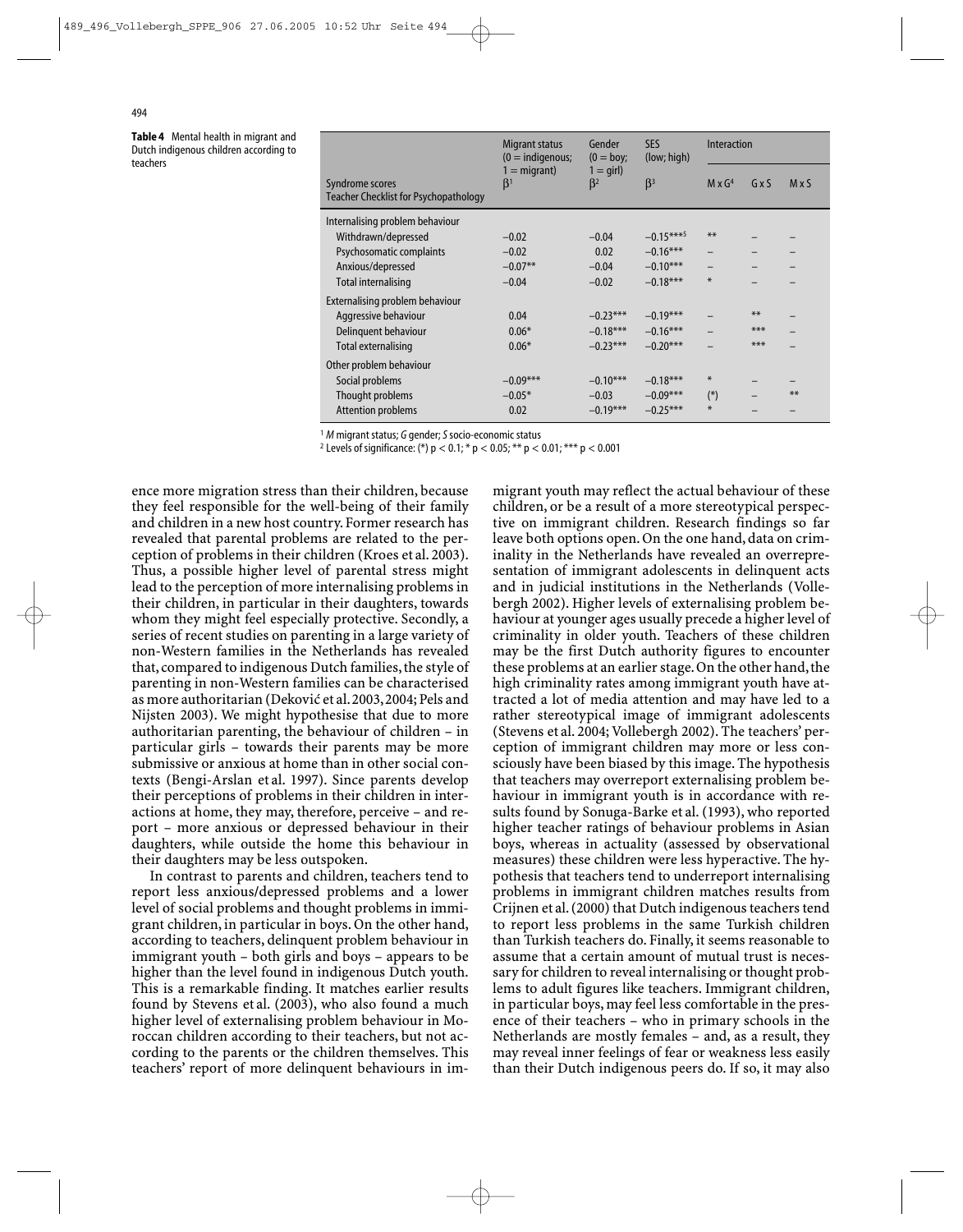be more difficult for teachers to detect internalising problems in particular in immigrant boys. Future studies will have to reveal to what extent these hypotheses will hold.

Several limitations of our study have to be addressed. Firstly, in our study we had to rely on parent, child and teacher reports of children's problem behaviours, as we did not have access to clinical diagnoses made by trained clinical interviewers or professionals in the field of mental health. The relevancy of these differing perspectives has been clearly shown in this paper. The interpretation of our data, in particular the divergence in teacher and parent reports, would have been improved if we had been able to include the professional perspective on the mental health problems of the children as well. Secondly, the number of immigrant families in this sample does not allow additional interpretation of our results with respect to different immigrant backgrounds. On the other hand, this study is the first to enable comparison of the mental health problems of immigrant youth with those of their Dutch indigenous peers in the general population, hereby using a joint sample frame and the same measurement instruments, and taking account of both child,parent and teacher perspectives,whereas former studies did not allow for such comparisons.

Notwithstanding these limitations,our results underline the importance of immigrant status for mental health in early adolescence.In addition,our results point to the importance of the perspective of not only the children and their parents themselves, but also the perspective of teachers. We should bear in mind that immigrant children may experience a wider gap between the more traditional values encountered in their homes and the more modern values and behavioural standards experienced in the social context of the Dutch schooling system (Phalet et al. 2000; Pels 2003). Children themselves may act in accordance with these differences and may, thus, contribute to the discordance between the parents' and teachers' reports of possible problems in the same child. Clearly, it is important to take into account all three perspectives in order to acquire a full understanding of the problems of immigrant youth. In particular, the diverging results of teachers' ratings of problem behaviour should be addressed in future research, in order to achieve a fuller understanding of why these externalising problem rates in immigrant children tend to be higher. Socio-economic inequality should hereby be taken into account,as the effect of lower socio-economic status proves to be of importance with respect to virtually all measures.

■ **Acknowledgement** This research is part of the TRacking Adolescents' Individual Lives Survey (TRAILS). Participating centres of TRAILS include various departments of the University of Groningen, the Erasmus Medical Center of Rotterdam, the Free University of Amsterdam, the University of Nijmegen, and the Trimbos-institute. TRAILS is financially supported by grants from the Dutch Organisation for Scientific Research (GB-MW 940-39-011, GB-MAG 480-01-006, ZonMw 100-001-011), the Ministry of Justice and by the participating centres.

#### References

- 1. Achenbach TM (1991a) Manual for the Child Behaviour Checklist/4–18 and 1991 profile. Burlington VT: University of Vermont
- 2. Achenbach TM (1991b) Manual for the Youth Self Report and 1991 profile. Burlington VT: University of Vermont
- 3. Angold A, Erkanli A, Farmer EMZ, Fairbank JA, Burns BJ, Keeler G, Costello EJ (2002) Psychiatric disorder, impairment and service use in rural African American and white youth. Arch Gen Psychiatry 59:893–901
- 4. Barnes GM, Welte JW, Hoffman JH (2002) Relationship of alcohol use to delinquency and illicit drug use in adolescents: gender, age and racial/ethnic differences. J Drug Issues 32:153–178
- 5. Bengi-Arslan L, Verhulst FC, Crijnen AAM (2002) Prevalence and determinants of minor psychiatric disorder in Turkish immigrants living in the Netherlands. Soc Psychiatry Psychiatr Epidemiol 37:118–124
- 6. Bengi-Arslan L, Verhulst FC, Ende J van der, Erol N (1997) Understanding childhood (problem) behaviours from a cultural perspective: comparison of problem behaviours and competencies in Turkish immigrant, Turkish and Dutch children. Soc Psychiatry Psychiatr Epidemiol 32:477–484
- Berry JW (1990) Psychology of Acculturation. In: JJ Berman (ed) Cross-cultural Perspectives: Nebraska Symposium on Motivation 1989 (pp 201–234). Lincoln and London: University of Nebraska Press
- 8. Bhugra D, Jones P (2001) Migration and mental illness.Advances in Psychiatric Treatment 7:216–223
- 9. CBS (2004) Statline. Www.cbs.nl/statline (information on population statistics in the Netherlands by the Central Bureau of Statistics in the Netherlands)
- 10. Crijnen AAM, Bengi-Arslan L, Verhulst FC (2000) Teacher-reported problem behaviour in Turkish immigrant and Dutch children: a cross-cultural comparison. Acta Psychiatr Scand 102: 439–444
- 11. De Graaf R, Ten Have M,Van Dorsselaer S, Schoemaker C,Vollebergh W (2004) Etniciteit in psychiatrisch epidemiologische bevolkingsstudies (Ethnicity in psychiatric epidemiologic population studies). Utrecht: Trimbos-institute
- 12. Deković M, Janssens JMAM, As NMC van (2003) Family predictors of antisocial behaviour in adolescence. Family Process 42:223–235
- 13. Deković M, Pels T, Model S (Eds.) (2004) Unity and diversity in child rearing: Family life in a multicultural society. Ceredigion, UK: The Edwin Mellen Press
- 14. De Winter A, Oldehinkel AJ,Veenstra R, Brunnekreef A,Verhulst FC, Ormel J (2004) Evaluation of Nonresponse Bias in Mental Health Determinants and Outcomes in a Large Sample of Preadolescents. Manuscript submitted for publication
- 15. Forehand R, Miller KS, Dutra R, Chance MW (1997) Role of parenting in adolescent deviant behaviour: replication across and within two ethnic groups. J Consult Clin Psychol 65:1036–1041
- 16. Halpern D (1993) Minorities and mental health. Soc Sci Med 36:597–607
- 17. Janssen MMM,Verhulst FC,Bengi-Arslan l,Erol N,Salter CJ,Crijnen AAM (2004) Comparison of self-reported emotional and behavioural problems in Turkish immigrant, Dutch and Turkish adolescents. Soc Psychiatry Psychiatr Epidemiol 39:133–140
- 18. Jonas BS, Brody D, Roper M, Narrow WE (2003) Prevalence of mood disorders in a national sample of young American adults. Soc Psychiatry Psychiatr Epidemiol 38:618–624
- 19. Junger M, Hean Marshall I (1997) The inter-ethnic generalizability of social control theory: An empirical test. J Research in Crime and Delinquency 34:79–112
- 20. Junger-Tas J (2001) Ethnic minorities, social integration and crime. Eur J Crim Policy Res 9:5–29
- 21. Karlsen S, Nazroo JY (2002) Relation between racial discrimination, social class, and health among ethnic minority groups. Am J Public Health 92:624–631